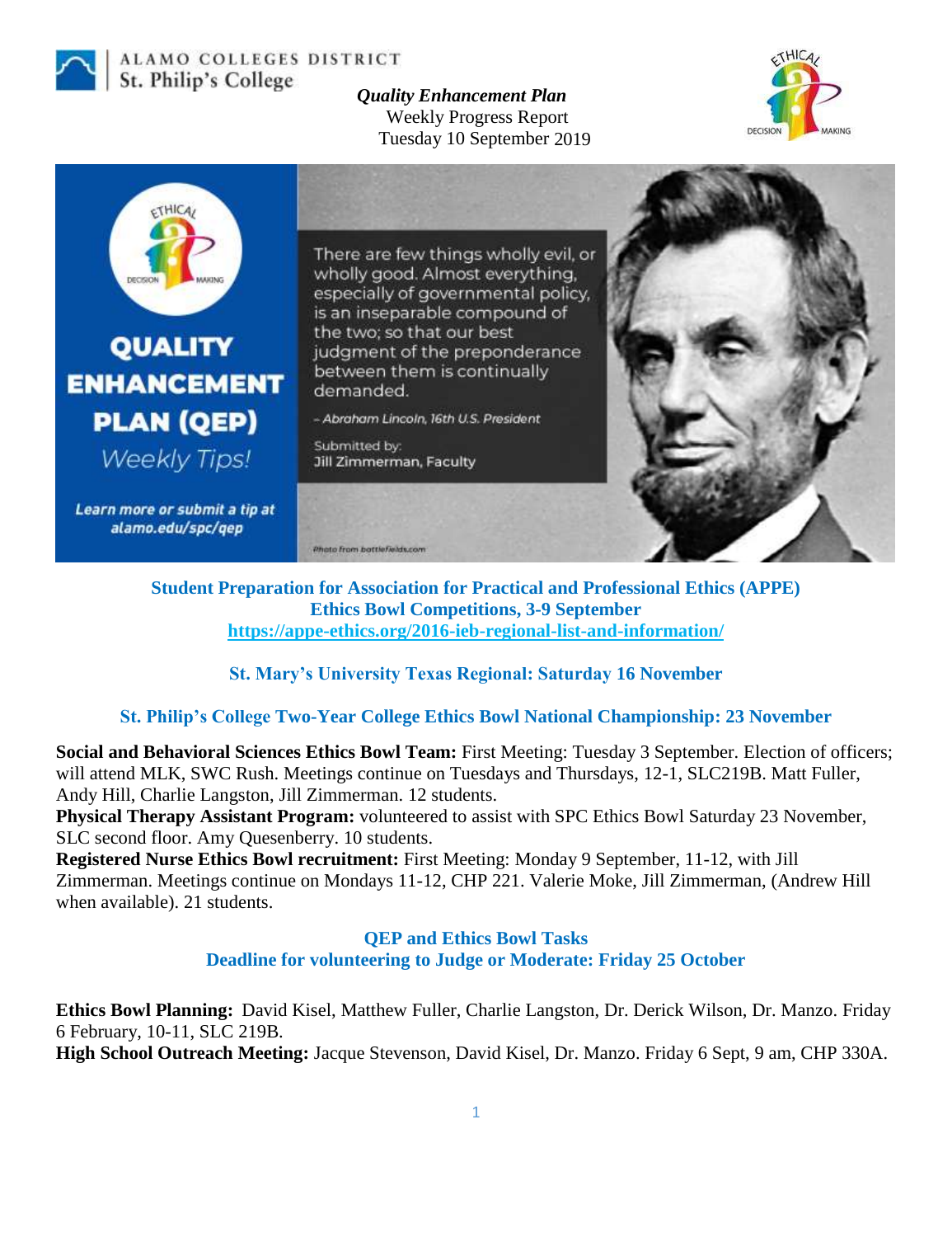**High School Outreach Meeting:** Syed Parvez, David Kisel. Friday 6 September, CHP 130.

## **2019 Fall Upcoming and Recently Confirmed QEP and Ethics Bowl Tasks, Events and Initiatives, 10 to 16 September**

#### **Assessment**

**PSRI-I (Personal and Social Responsibility Inventory) pre-Test:** Friday 23 August to Friday 20 September. Fri 8/30: 347; Wed 9/4: 408; Mon 9/9: completed. Over 100 have collected incentives at MLK Campus. **PSRI-II post-Test:** Monday 18 November to Friday 13 December.

**Faculty-Student Best Practices sharing Follow-up:** Social and Behavioral Sciences, Friday 20 September. **Faculty-Student Best Practices sharing Follow-up:** Communications & Learning, Friday 20 September.

**Community Awareness:** Diesel Advisory. Don Fernandez, ASE Certified Technician, Program coordinator, Monday 14 October, 11:30, Building 6.

**SPC Community-wide Ethical Decision-making awareness:** Information session, Early Childhood and Family Studies, Wednesday 16 October, 6 pm, CHP 137.

**Community Awareness:** Physical Therapist Assistant Advisory, Tuesday 5 November, 12-1:30, CHP 310.

**Community Awareness:** Ethics Bowl Training for Judges and Moderators: 1. September to October; 2. Employee Development Day Friday 25 October (three time slots); 3. November. Deadline for volunteering: Friday 25 October.

**Community Awareness / Faculty-Student Best Practices sharing:** APPE Two-Year College Ethics Bowl National Championship. Saturday 23 November, 7:30-3pm, SLC second floor. **[https://appe-ethics.org/2016](https://appe-ethics.org/2016-ieb-regional-list-and-information/) [ieb-regional-list-and-information/](https://appe-ethics.org/2016-ieb-regional-list-and-information/)**

## **2020 Spring Tasks, Events, and New Initiatives**

**Faculty-Student Best Practices sharing:** Communications & Learning Department; Professional Development Week (to include DC/ECHS mentors, adjuncts), Saturday 16 January. **Faculty-Student Best Practices sharing:** Communications & Learning Department Follow-up, February.

**ISLO Calibration:** Thursday 6 February, 1-5pm, CLR 208. Shanna Bradford. **ISLO Assessment:** Friday 7 February, 7:30-5, CLR 208; 210. Shanna Bradford. **2016-21 Five-year Report:** Due 2021.

### **Archives for Weekly Progress; Mid-Year; and Annual Reports 2016 January to Present**

<https://www.alamo.edu/spc/about-spc/strategic-plan/quality-enhancement-plan-qep/about-qep/>

**2019 PSRI: 408** students completed PSRI-I;

**2018 PSRI: 1196** students completed PSRI-I; **439** of the 1196 also completed PSRI-II. **Ethical Decision Making Tips: 225** QEP website submissions; **299** collected from Culturefest participants. **SEG:** *What Would You Do***:** Dr. Mac, three SEG students, College Spirit and Pride Crew.

| <b>Totals:</b> | <b>330</b> | 670            | 1000 students      |
|----------------|------------|----------------|--------------------|
| <b>Summer:</b> | MLK 103    | SWC 42         | summer total 145   |
| Spring:        | MLK 74     | <b>SWC 308</b> | semester total 382 |
| <b>Fall:</b>   | MLK 153    | <b>SWC 320</b> | semester total 473 |